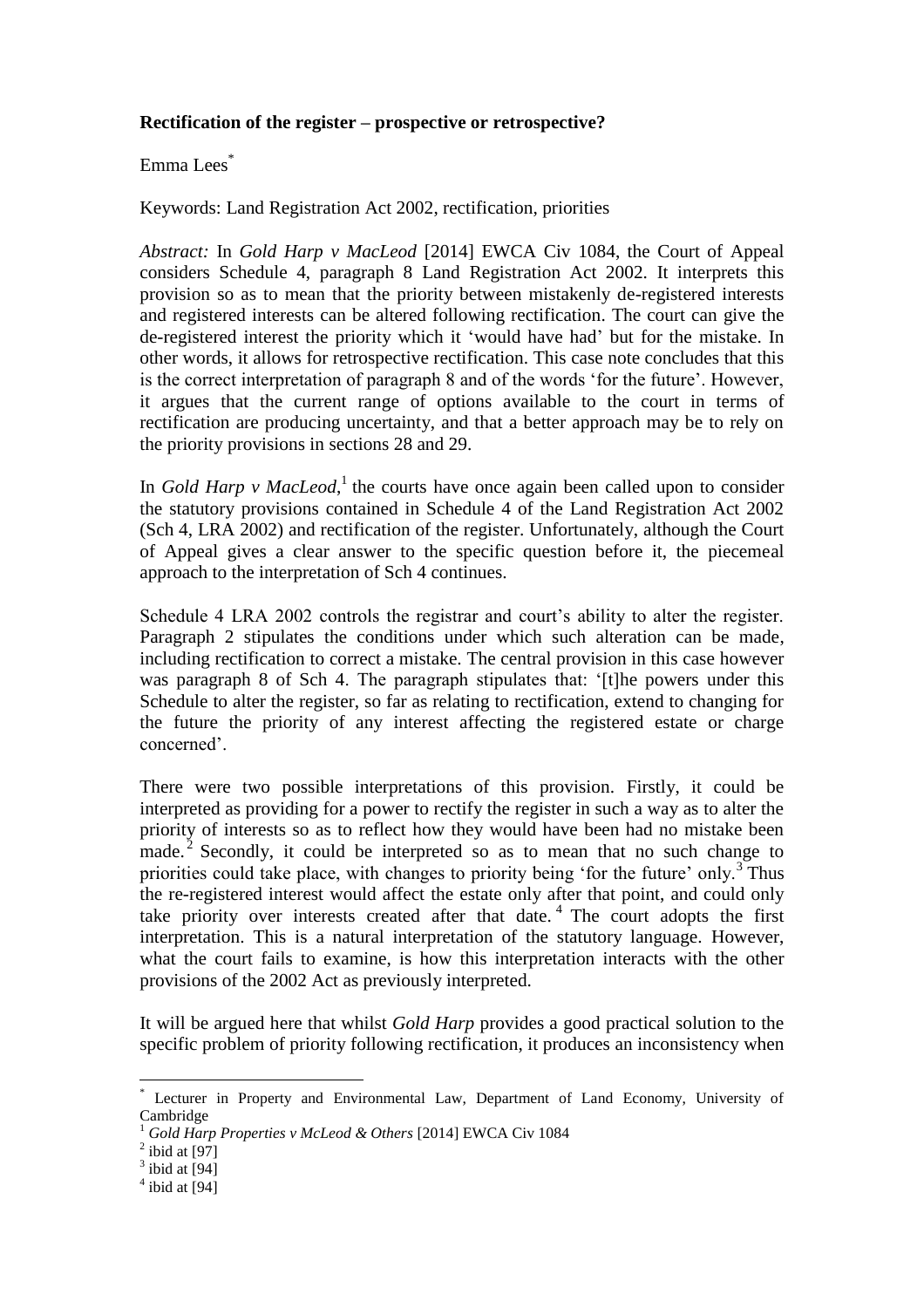compared with the earlier interpretative decisions of the system of rectification as whole. This inconsistency undermines the reliability of the registration system. An alternative approach, which relies on the priority provisions in sections 28 and 29 LRA 2002, is then explored.

# **Facts**

The case involved a leasehold estate relating to a property in Kensington. The top floor (the 'roofspace') had not been converted to residential accommodation. The claimants each acquired a leasehold estate in the roofspace – half each – under 135 year leases. Leases to the ground and first floor flats were acquired by Mr Ralph. Mr Ralph planned to acquire the leases to the roofspace with a view to development.

In order to achieve this, Mr Ralph senior encouraged his son, Matthew, to acquire freehold title to the property, which he duly did. Ground rent for the roofspace was then not paid on time by the claimants, and so a firm of bailiffs were instructed to proceed to formal re-entry. This was not a lawful re-entry under the terms of the lease. Despite this, an application was made to the Land Registry to close the leasehold titles on the basis of a letter from the bailiffs as to the date of re-entry. The application was granted, and the register altered on  $5<sup>th</sup>$  August 2009. The fact that the re-entry was unlawful meant that no forfeiture had taken place and that the Registry ought not to have closed the leasehold titles as a result. The removal of the claimants' leases from the register was a mistake.

In the meantime, Matthew Ralph had granted a long lease of the whole roofspace to Insignia Property Ltd, a company controlled by a business associate of Mr Ralph senior. This was duly registered. This lease was then assigned to Lavender Estates Ltd and, on the same day, to Gold Harp Properties. Both Lavender and Gold Harp were owned and controlled by Mr Ralph. Gold Harp's lease was duly registered.

The claimants argued, firstly, that there had been no forfeiture. This was accepted by the judge at first instance. Thus the claimants applied to rectify the register. The judge held that the register should indeed be rectified. He held that the leases of the claimants should be entered on the register so as to have priority over the lease of Gold Harp. The Gold Harp lease would therefore become reversionary only. Gold Harp relied on two grounds in bringing their appeal. Firstly, they argued that the court should not have exercised the discretion accorded to it in Sch 4 to amend the register on the grounds that there were 'exceptional circumstances'. In other words, they argued that the presumption in favour of rectification, where an affected proprietor is not in possession, established in para 3(3) of Sch 4, was rebutted. Secondly, they argued that even if the register could have been rectified, the leases belonging to the claimants should rank after Gold Harp's lease as a matter of priority.

# **Decision and reasoning**

Dealing with the second issue first, the court held that the register should be rectified in such a way as to rank Gold Harp's lease after the claimants' leases. 5 It was clear in the case that the removal of the claimants' leases was a mistake: the critical question

 $<sup>5</sup>$  ibid at [91]</sup>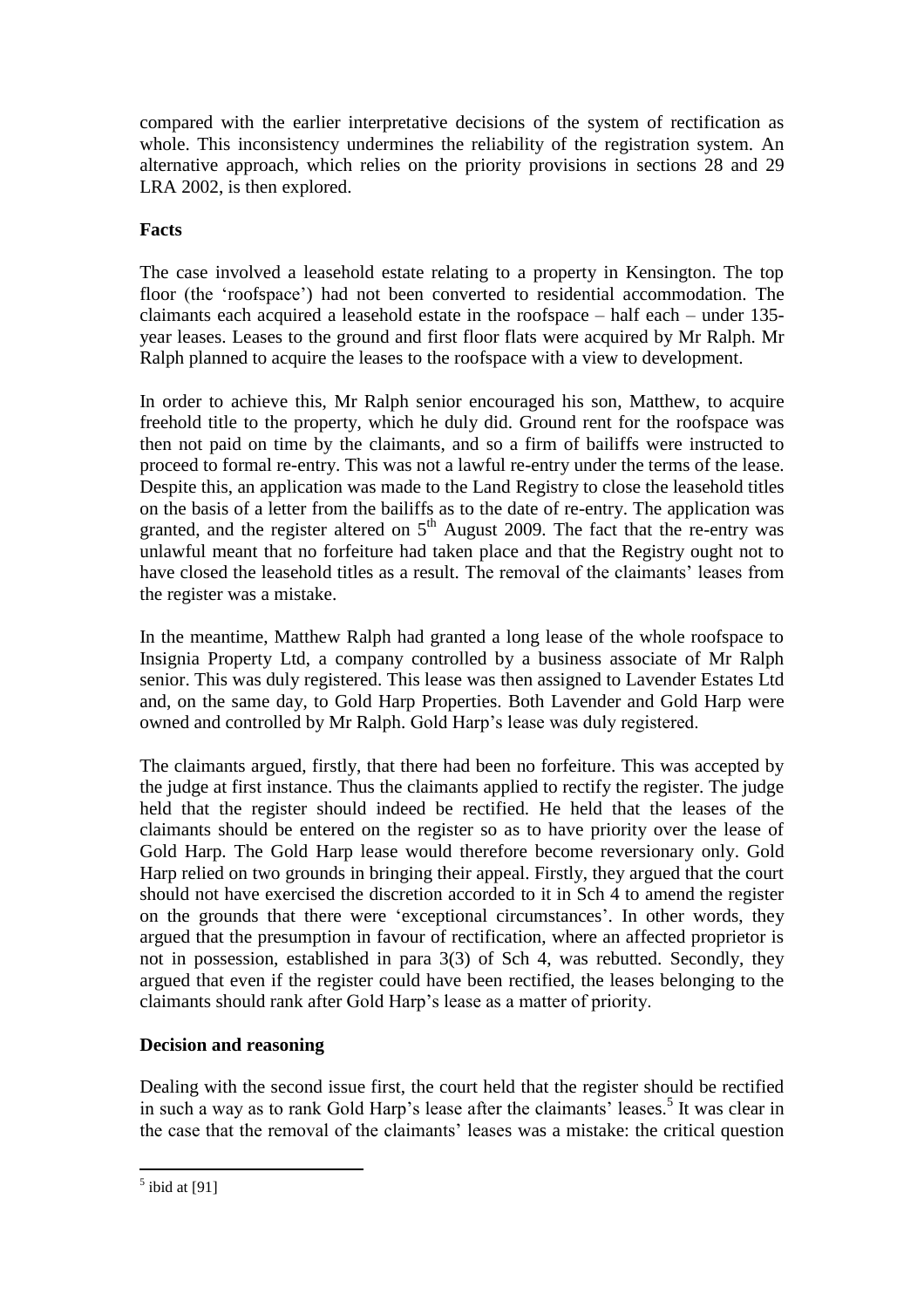was the steps that could be taken in order to correct this mistake. The court's response was based, primarily, on the wording of paragraph 8 of sch 4, LRA 2002. The court held that it conferred a power to give the claimants' leases priority.<sup>6</sup> The removal of the leases from the register constituted a mistake, giving the court the power to rectify the register (para  $2(1)(a)$ , Sch 4). Although, according to Underhill LJ, para 8 limited the court's power to rectify the register as far as priorities were concerned, this did not prevent the court rectifying the register in such a way that Gold Harp would rank after the claimants. Underhill LJ concluded that the power to correct a mistake in para  $2(1)(a)$  was qualified by the provision in para 8 so that such a correction, as related to priorities, could relate to priorities for the future only. Thus, the central question on his approach was what was meant by correction 'for the future'.

He determined that it meant that the court had the power to give the claimants' lease priority over Gold Harp, but that the consequences of this would be operative going forwards only. Gold Harp would not, for example, have been violating the claimants' prior right to possession if they had gone into possession prior to rectification. In reaching this conclusion, the court placed some reliance on the case law relating to section 82(2) Land Registration Act  $1925$ .<sup>7</sup> Underhill LJ held that it had been authoritatively established that section 82(2) gave the court the power to remove from the register a derivative interest created by a person who was registered proprietor at the time of the creation, albeit mistakenly (*Argyle Building Society*<sup>8</sup>).<sup>9</sup> The court then concluded (from consideration of the Law Commission reports) that no substantive change was intended by the (quite substantial) change in wording represented by the  $2002$  Act.<sup>10</sup>

The judge also relied on the decision of the Deputy Adjudicator in *Knights Construction v Roberto Mac.*<sup>11</sup> In that case, the power to 'correct the mistake' was used to remove later interests from the register.<sup>12</sup> This approach to paragraph 2(1)(a) meant that the Court of Appeal was able to re-insert the claimants' leases onto the register. Paragraph 8 limited this power to make changes specifically in relation to questions of priority, so that such changes would be 'for the future only'. Thus, although in *Roberto Mac* the adjudicator was not required to consider paragraph 8 (the case not involving questions of priority as such), the broad interpretation given in that case to paragraph  $2(1)(a)$  meant that Underhill LJ felt confident that he was able to insert the claimants' leases onto the register, but that when dealing with questions of priority, he was limited as to how far he could go in correcting the mistake. This led the Court of Appeal to hold that it was able to give the mistakenly removed interest, 'the priority which it should have had but for the mistake'.<sup>13</sup>

 $<sup>6</sup>$  ibid at [96]</sup>

<sup>&</sup>lt;sup>7</sup> Land Registration Act 1925, section 82(2): '(2) The register may be rectified under this section, notwithstanding that the rectification may affect any estates, rights, charges, or interests acquired or protected by registration, or by any entry on the register, or otherwise'.

<sup>8</sup> *Argyle Building Society v Hammond* (1984) 49 P&CR 148, 162

 $9$  n 1 above at [40]

 $^{10}$  ibid at [65]

<sup>&</sup>lt;sup>11</sup> Knights Construction (March) Ltd v Roberto Mac Ltd [2011] EWLandRA 2009/1459, [2011] 2 EGLR 124

<sup>&</sup>lt;sup>12</sup> ibid at [131]-[132]

 $13$  n 1 above at [93]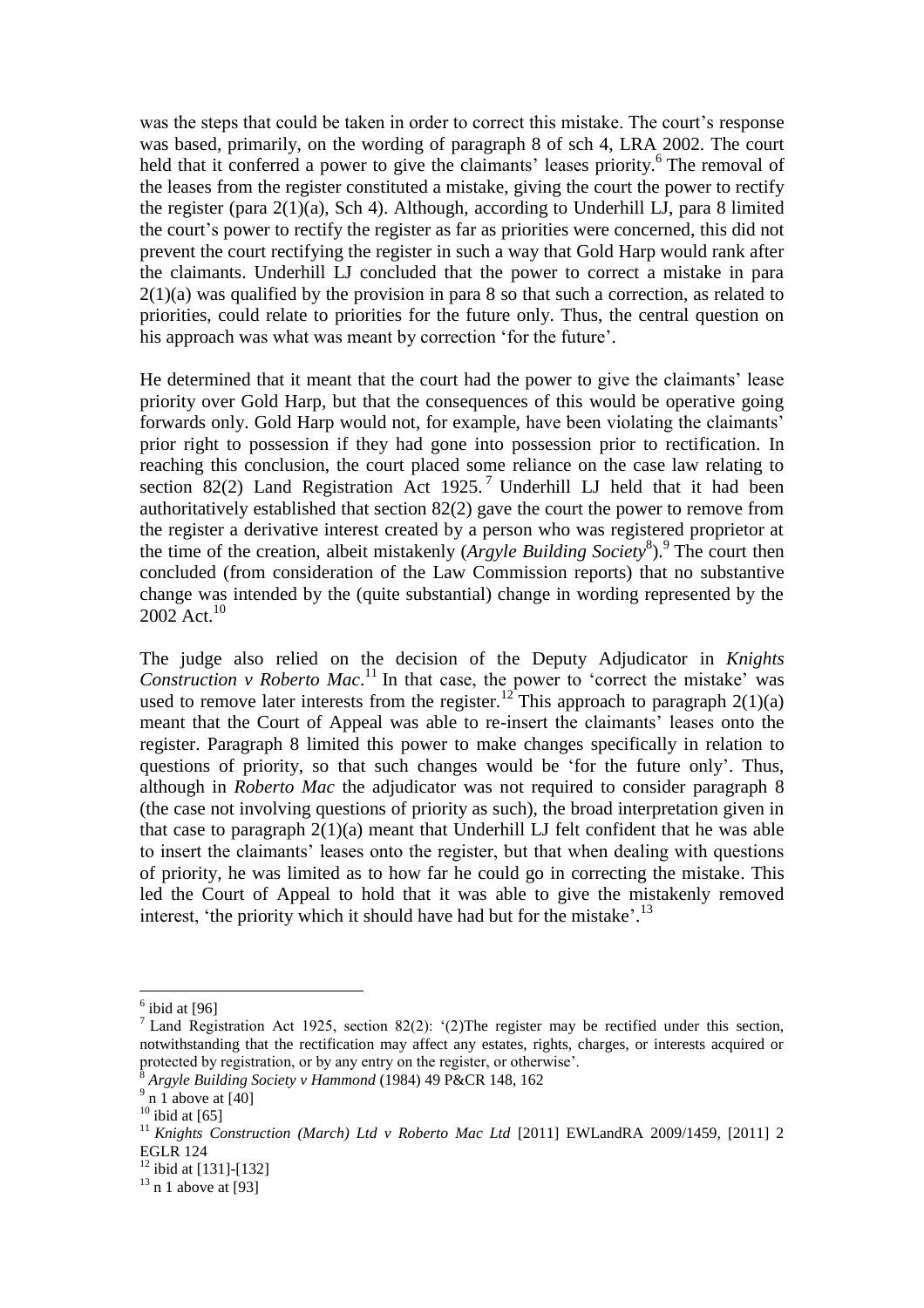As to the first question, the court concluded that there was nothing in the case that would constitute exceptional circumstances so as to justify a refusal to rectify the register.<sup>14</sup> Neither the delay in applying for rectification,<sup>15</sup> nor the likely inability of the claimants to receive planning permission for conversion of the roofspace constitute sufficient reason to rebut the presumption in favour of rectification in paragraph  $3(3)$  of Sch 4.<sup>16</sup> This is uncontroversial, and does not merit further discussion here.

### **Comment**

The interpretation adopted in this case best accords with the language of paragraph 8. However, the overall consistency in interpretation of Sch 4 can be called into question. There is little attempt in this case, or in any of the previous interpretative cases, to consider how the provisions of Sch 4, Schedule 8 (indemnities) and section 58 (which states that where, but for registration, the registered proprietor would not have held the legal estate, following registration, the estate will be deemed to vest in them) work together in a system where it is intended that the register can be relied upon to provide a situation of certainty for third parties and estate-holders alike.<sup>17</sup>

### The wording of paragraph 8

The essence of the case was the question of what it means to state that priorities can be changed for the future only. There are two possible interpretations. The interpretation adopted by the court means that the claimants' lease ought to be given priority because it was created earlier in time and mistakenly removed. The alternative interpretation, whereby the change of priority is relevant only for future interests (such that the claimants' could not have priority over Gold Harp, but would have priority over interests created after the rectification), would mean, according to Underhill LJ, that the courts would have no power 'correct a mistake' as far as priority is concerned.<sup>18</sup>

The interpretation adopted however, that interests already on the register can be altered, leaves one wondering what 'for the future' adds. It is concluded by the Court of Appeal that this qualification relates, strictly, to the consequences of priority having effect for the future only. Thus, B would not be required to pay damages for trespass or use and occupation or mesne profits for the period of prior to rectification.<sup>19</sup> To use Underhill LJ's example: 'the Court could have made an order by way of rectification which rendered the leasehold subject to the restrictive covenant for the future, but the beneficiary could not have sued in respect of breaches prior to that date'.<sup>20</sup> Thus, solely on the wording of paragraph 8, there is little doubt that the correct interpretation was given to the words used.

 $\overline{a}$  $14$  ibid at [100]

 $15$  ibid at [101]

 $16$  ibid at [102]

<sup>&</sup>lt;sup>17</sup> Law Commission, 'Land Registration for the Twenty-First Century: A Conveyancing Revolution' Report no. 271 (London: HMSO, 2001) at [1.5]

 $18 \text{ n}$  1 above at [95]

 $19$  ibid at [96]

 $^{20}$  ibid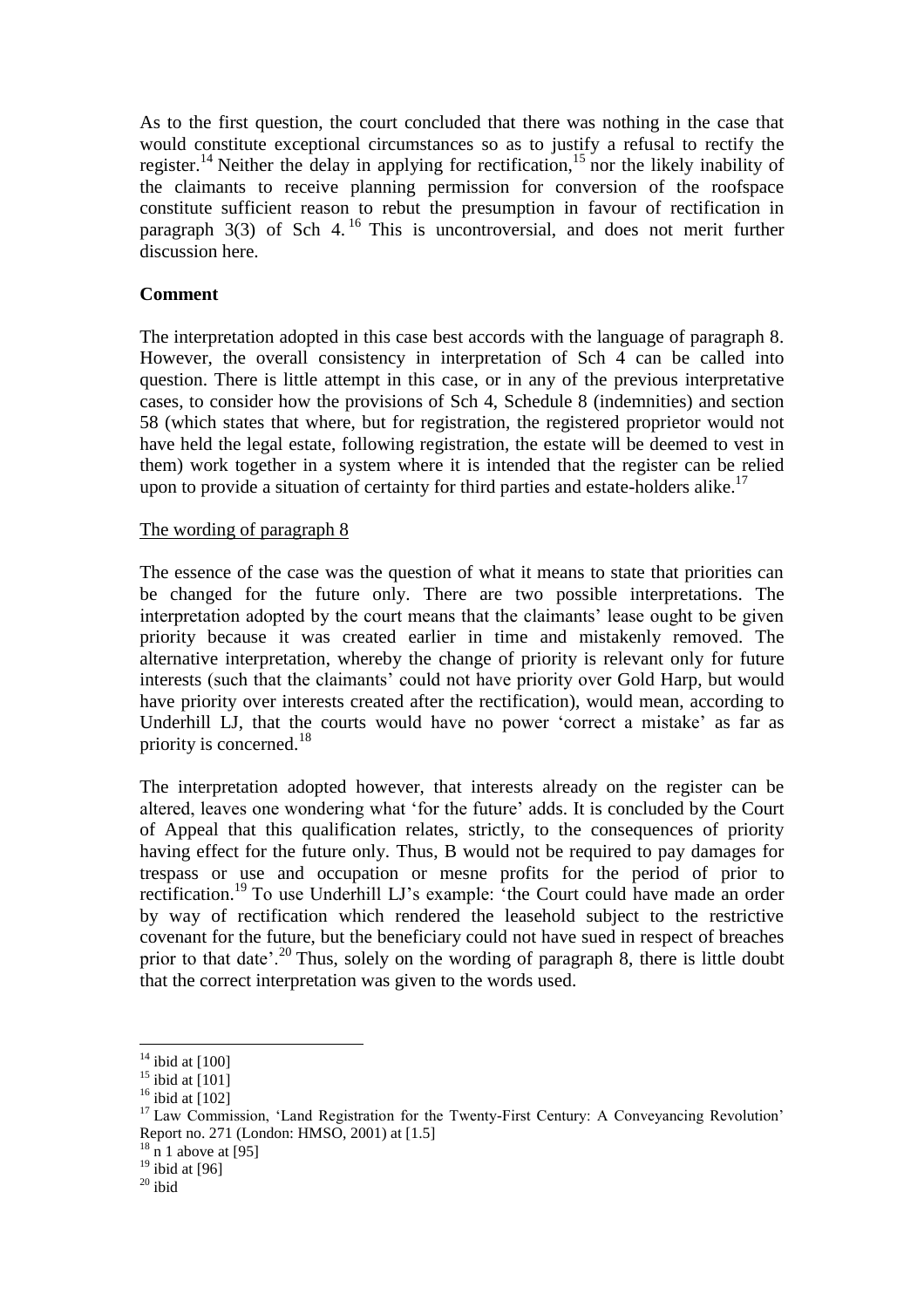The alternative interpretation, which would result in the claimants' leases being reregistered, but ranking behind Gold Harp's lease, suggested by the author's of Megarry and Wade, $^{21}$  who rank amongst their number the author of the 2002 Act, is not convincing. In support of this interpretation it is argued that the 2002 Act was indeed intended to replicate the 1925 law, but that the relevant case was not *Argyle Building Society* but *Freer v Unwins*. <sup>22</sup> In *Argyle Building Society* is was held that the court had power to alter priorities so that a first in time priority rule was maintained when re-registering mistakenly de-registered interests. In *Freer v Unwins*, by contrast, the court held that where, for reasons of a mistake, an interest was not present on the register at the time of the grant of an estate, even if that interest was later registered, it would not be possible to make this binding upon the estate-holder. Thus, for the authors of Megarry and Wade, 'for the future' means: '(i) [i]t affects the proprietor of the registered estate or charge from the time that rectification is ordered; (ii) [i]t affects the priority of any interest affecting the registered estate or charge concerned that is created or arises after rectification is ordered'.<sup>23</sup> This is an acceptable interpretation of the words 'for the future', but it poses problems for 'alter', since if the priorities can only be altered for the future in the sense used by Megarry and Wade, there is no alteration of priority at all. The priority is determined by the date at which the interest was entered onto the register, not the date at which is ought to have been entered. This would mean that the limitation on 'correcting a mistake' as far as priority is concerned would leave the court without power to alter priority following mistaken de-registration. Such an approach does not sit comfortably with the language of the provision.

Thus, the Court of Appeal was correct in its approach. By treating 'for the future' as referring, strictly, to the consequences of priority, and using what is in effect a first in time rule to determine priority, the wording of paragraph 8 is accounted for.

#### Interaction with previous authority

Does the 2002 Act case law support such a conclusion? The position is more complex than the Court of Appeal admits, not least because although the Land Registry supports the conclusion in *Knights Construction*,<sup>24</sup> this is not without controversy.<sup>25</sup> There is extensive discussion elsewhere of this line of case  $law<sub>1</sub><sup>26</sup>$  but to conclude that the phrase 'correcting a mistake' should be interpreted broadly is at the very least problematic.

The broad interpretation of 'correcting a mistake' forms an essential background against which the limitation on this power provided for by paragraph 8 operates. There is little doubt that the removal of the lease in this case was a mistake. However, the term 'correcting' must also be interpreted. The broad interpretation in *Knights Construction,* which suggests that the claimants' leases should, if possible, be given

<sup>21</sup> C. Harpum et al, *Megarry & Wade: The Law of Real Property* (London: Sweet and Maxwell, 2012)

<sup>22</sup> D. Cavill, *Ruoff & Roper: Registered Conveyancing* at [46.017-18]. *Freer v Unwins* [1976] Ch 288.  $23$  n 20 above at [7-136]

<sup>24</sup> S. Brilliant and M. Michell, *Practical Guide to Land Registry Adjudication* (London: Lexis Nexis 2012) [18-6]

<sup>&</sup>lt;sup>25</sup> E. Lees, 'Title by registration: rectification, indemnity and mistake and the Land Registration Act 2002' (2013) 76 MLR 62. See also, A. Goymour, 'Mistaken Registrations of Land' (2013) 72 CLJ 617 and S. Cooper, 'Regulating fallibility in registered land titles' (2013) 72 CLJ 341.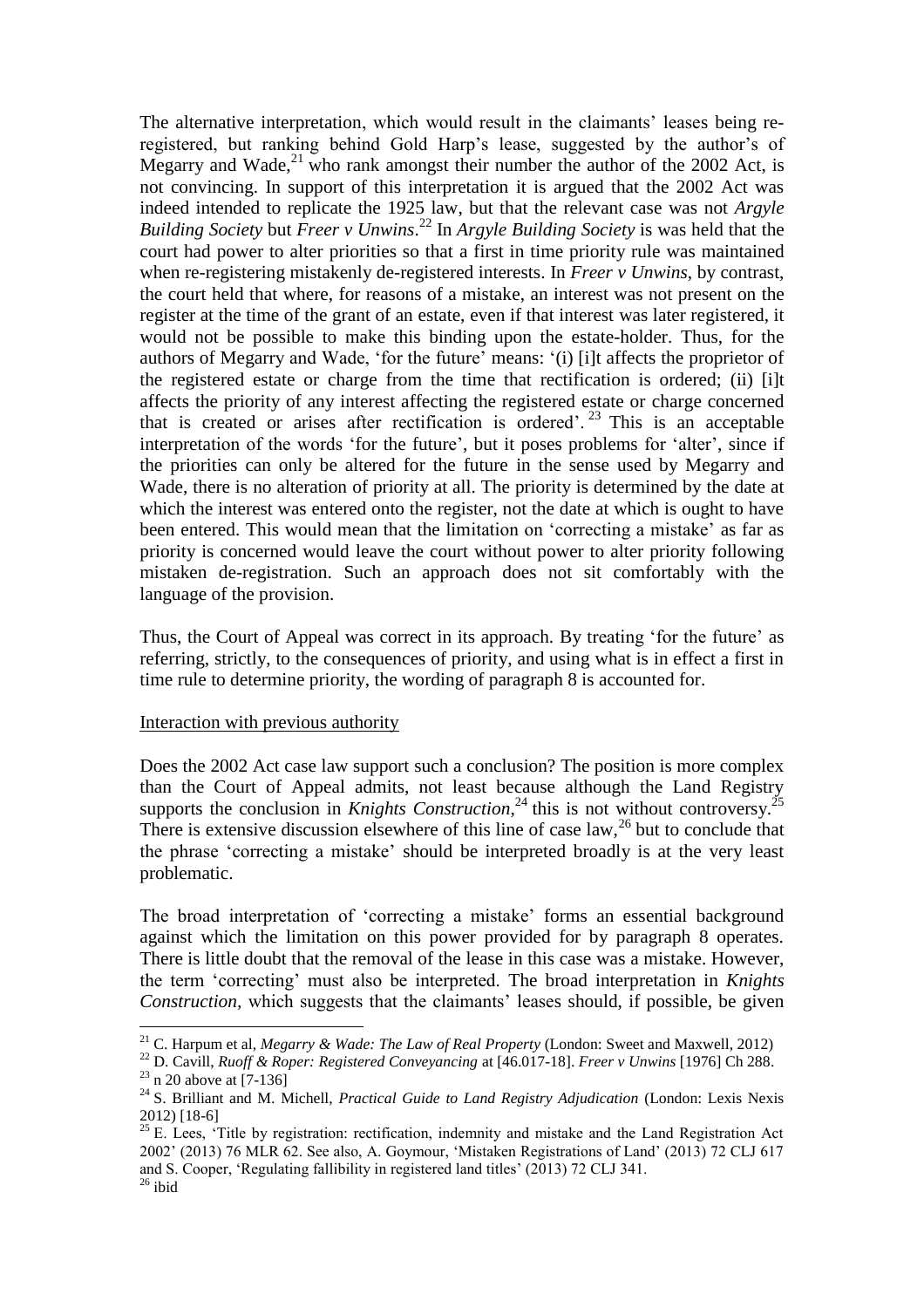priority over Gold Harp's lease, even though at the time of Gold Harp's registration no such leases were present on the register, is not accepted in the existing case law. That *Knights Construction* represents the correct interpretation of para 2(1)(a) is largely assumed by the Court of Appeal. However, although 'inconclusive',  $27$ *Barclays Bank v Guy* takes a much narrower view of the term mistake, reasoning that rights registered on the basis of a mistaken position on the register are not in themselves mistakes. By way of example, if A is mistakenly removed from the register as freehold proprietor in favour of B, and B grants a mortgage to C, C's mortgage is not, according to *Guy*, in itself a mistake. <sup>28</sup> This narrow approach is supported by *Odogwu v Vastguide*<sup>29</sup> where Rattee J reasoned that 'correcting a mistake' does not necessarily extend to correcting the consequences of a mistake, and by *Stewart v Lancashire Mortgage Corp*. 30

There are, therefore, essentially three interpretations of the relevant provisions present in the case law. No one case has examined all these options simultaneously and there is little guidance as to they interact.

- (1) Firstly, the court could rely on a broad interpretation of the term mistake. There is a clear mistake in the removal of the claimants' leases. What is less clear from is whether the registration of Gold Harp's lease is a mistake.<sup>31</sup> If such an approach were taken, then Gold Harp's lease could also be rectified off the register, and then re-registered, if appropriate, subsequent to the claimants' leases. In such a case, the claimants would have priority over Gold Harp.<sup>32</sup>
- (2) Secondly, the court could simply rely on a broad interpretation of 'correcting', so that correcting the mistake of removing the claimants' leases would involve ensuring priority over Gold Harp.<sup>33</sup> Thus, although the registration of Gold Harp was not in itself a mistake, the priority of their lease could be altered because in order to fully correct the mistake of removing the claimants' leases, their leases would need to have priority over *Gold Harp*. This approach sees paragraph 8 as a power limiting, rather than power conferring provision.
- (3) Finally, the court could rely on paragraph 8, seeing it as a power conferring provision, and use the explicit power to alter priorities for the future as they saw fit.

These different approaches all appear at different points within the case law. The case law is not in direct conflict since very often the courts focus on different provisions, but nor does it demonstrate a consistency of approach which produces a degree of predictability and certainty for those relying on the register. It is perhaps apparent that the judiciary are steering against a strong conception of the conclusivity of the register.<sup>34</sup> Their approach is demonstrating that off-register investigations will still be

 $27$  n 1 above at [68]

<sup>28</sup> *Barclays Bank v Guy (No 1)* [2008] EWCA Civ 452, [19]

<sup>29</sup> *Ogodwu v Vastguide* [2009] EWHC 3565 (Ch), [58].

<sup>30</sup> *Stewart v Lancashire Mortgage Corp Ltd* [2010] EWLandRA 2009\_0086, [65]

<sup>31</sup> *Barclays Bank v Guy* [2008] 2 EGLR 74; *Barclays Bank v Guy (No 1)*; *Barclays Bank v Guy (No 2)*  [2011] 1 WLR 681 and *Stewart v Lancashire Mortgage Corp Ltd*

 $32$  ibid

<sup>33</sup> *Ajibade v Bank of Scotland & Endeavour Personal Finance Ltd* [2008] EWLandRA 2006\_0174 but see *Stewart v Lancashire Mortgage Corp Ltd* 

 $34$  S. Gardner, 'The Land Registration Act 2002 – the Show on the Road' (2014) 77 MLR 763, 772; A. Goymour, n 24 above 646–647.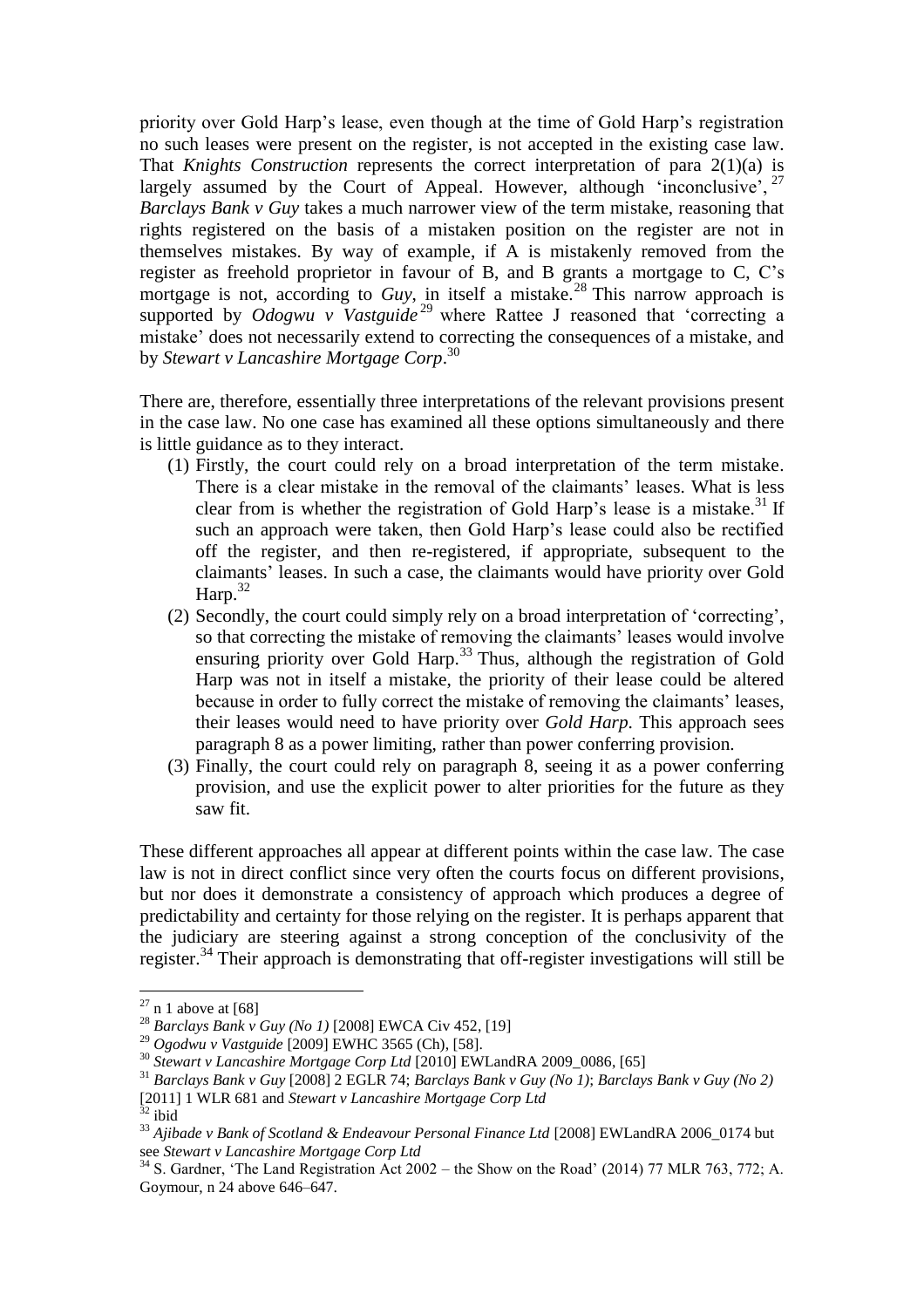required. However, there is doubt, in each case, as to what approach the court will use to reach this conclusion, and therefore, for the parties, doubt as to what arguments they must bring with regards to the courts discretion, the relevant provisions, and the case law to cite.

It can be hoped that this more authoritative statement of the law would be taken to settle the matter. Even if the solution reached is not universally popular, it is at least a clear answer to the problem of the operation of paragraph 8. It is unlikely that certainty will be achieved however, since there are still too many different options for a court to take which are not ruled out by the decision in this case. For example, the trust solution in *Fitzwilliam v Richall*<sup>35</sup> and its substantial modification in *Swift 1<sup>st</sup> v Chief Land Registrar*<sup>36</sup> and the 'correcting the mistake' approach which does not call upon paragraph 8, are not in direct conflict with *Gold Harp*. Nor, however, does the possibility of such a range of options provide for a coherent system as a whole.

### The result for the conclusivity of the register

This range of options produces a problem for the conclusivity of the register: not one of strength, but, more importantly, a problem of consistency.

One aspect of this relates to the reliance placed on the register and the question as to what is meant by 'the priority which it should have had' but for the mistake. The language of this statement misrepresents the issue, for in many cases it is not that an interest belonging to A would have priority over the interest belonging to B but for the mistake, but rather that B's interest may never have been created but for the mistake. Underhill LJ's language underplays the reliance that B may have placed on the register when acquiring their interest. It also underplays the extent to which later interest holders rely on the absence of an interest on the register, just as much as a current interest holder relies on the fact of their interest being registered. The guarantee provided by the register is two-way: if there is registration, the legal estate is guaranteed – if there is no registration, the legal estate cannot exist and, for the most part, only observable actual occupation will result in a transferee for consideration being bound.

The facts of this case – the cunning of Mr Ralph – obscures the fact that once again we are dealing with the question as to how safe it is to rely on the register. Again, it raises the question – who loses out: the old registered proprietor, or the new registered proprietor? Of course, an indemnity may come to the rescue of the 'losing' party,  $37$ but having the property right is not the same as having money. In this sense, it raises the same questions as did *Fitzwilliam v Richall*, *Barclays Bank v Guy*, and *Swift 1st v Chief Land Registrar*, albeit in relation to a different provision.

If the outcome of this case is considered in general terms, it has the consequence of further undermining the possibility of confidence in the register since it confirms the tenor of much of the earlier case law that the register cannot be treated as conclusive

<sup>35</sup> *Fitzwilliam v Richall* [2013] EWHC 86 (Ch). The 'trust solution' provides that where a transfer of title to an estate is forged, although the new registered proprietor will have good legal title as a result of section 58, they will hold that title on trust for the original proprietor.

<sup>36</sup> *Swift 1st v Chief Land Registrar* [2014] All E.R. (D) 12 (Feb)

<sup>&</sup>lt;sup>37</sup> Land Registration Act 2002, schedule 8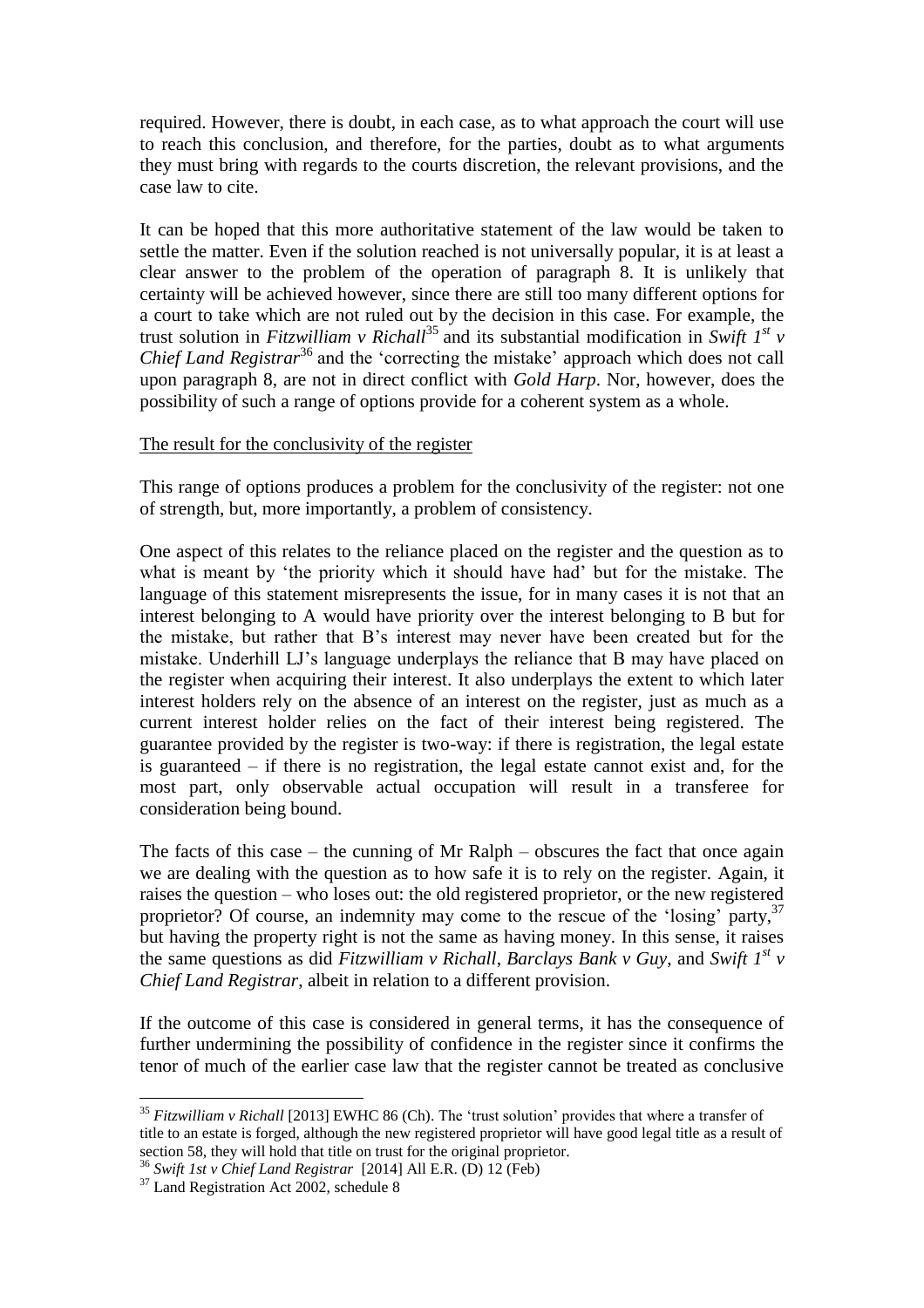as to either the existence, or the lack of existence, of an estate in land which can bind a future transferee. Although the register has never claimed to be conclusive with regards to interests in land, it is designed to be conclusive as to the presence or absence of legal estates in land (in that, it confers validity onto legal estates in land, and means that there can be no legal estate in land without registration) – freehold, leasehold, or the charge in its form of leasehold estate – and so by indicating that an earlier, but unregistered, leasehold estate can be binding upon the future transferee, confidence is necessarily undermined. Although the register can be altered, it is designed to represent a conclusive picture of such estates in land as exist at any particular time. Undermining this conclusivity may be acceptable, even if this was not what the drafters of the 2002 Act sought to achieve, since it protects those who have, through no fault of their own, lost their rights. What is critical however is that those who rely on the register are able to assess the extent of the risk they adopt when sorelying. The current multitude of solutions to the 'who should lose out' problem means that such an assessment is nearby impossible.

## **The alternative**

There is however, an alternative approach, one which makes sense both of the provisions in Sch 4, and which accords with the general principles of registration embodied in the Act, giving a greater degree of protection to purchasers. Underhill LJ suggests, but ultimately does not go onto to fully consider, such an alternative.<sup>38</sup> This approach relies on the fact Gold Harp was not a transferee for value such that section 28 (which explains that a first in time priority rules applies to transferees not for value), not section 29 (which establishes the priority rule for transferees for value), determines the priority of their lease over pre-existing interests.<sup>39</sup> Gold Harp, being not a purchaser, would be bound by any interest which bound the estate immediately prior to the disposition, such as the claimants' right to rectify the register. This would be so notwithstanding the fact that no mention was made of this right on the register, and that the claimants were not in actual occupation, precisely because this is a section 28, not a section 29 case.

The judge himself was 'not wholly comfortable'<sup>40</sup> with this analysis. Indeed, the reliance on the fact of the claimants' *leases* being prior in time indeed does pose some difficulties. At the time of Gold Harp's registration, there was arguably no prior in time *lease*. What there definitely was, however, was a prior in time right to rectify.<sup>41</sup> It is this interest which should determine the priorities as between Gold Harp and the claimants. In section 29 cases (i.e. transfers for value), if this approach were followed, what would matter would be whether the claimant was protecting their right to rectify the register, either by entering a notice of it, or by being in actual occupation, at the time of the relevant disposition. Such an approach does not appear explicitly within the statutory provisions, but nor is it precluded by them.

How does this alternative approach interact with the wording of paragraph 8? The provision states that the court may 'change for the future the priority'. This would be a useful power if, thanks to section 28 or 29, the more recent right holder was bound

 $38$  n 1 above at [34]

 $^{39}$ ibid

<sup>40</sup> ibid

<sup>41</sup> *Proudlove v Wood* [2011] PLSCS 206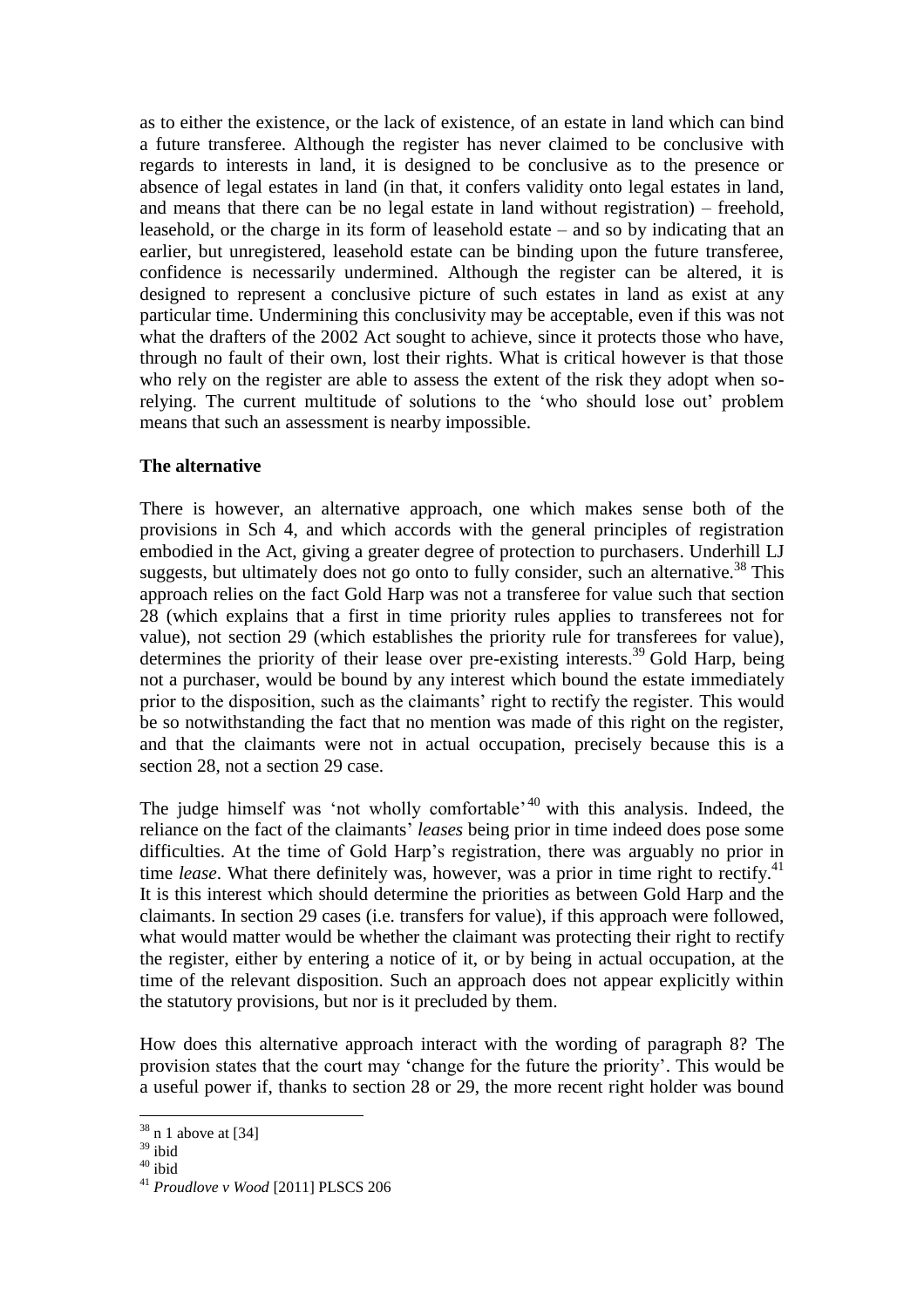by the right to rectify, but it would make no sense for them to be bound by the substantive right to which that rectification related, in this case Gold Harp's lease, since in such a circumstance the later registered proprietor would *already* be bound by that interest. Where the right which bound them was merely the right to rectify, whilst the court would of course be entitled to rectify against them and they would normally rank below the claimant's right, the court would be able to change the priority of the substantive right and the newer interest for future purposes.

It seems at first glance that such a scheme would add additional qualifications to the process of rectification than appears from Sch 4, limiting the circumstances in which the register can be rectified in a way not indicated in the schedule itself. But this conclusion is false. Sch 4 is concerned with the fate of one registered estate. Sch 4 tells us when estates can be taken off the register or put back on the register when it has been mistakenly removed. The drafting of Sch 4 means that it is unclear from the schedule itself what the consequences of removing or registering such an interest are. Schedule 4 simply explains when such a removal or registration is possible. Thus, thanks to the failure to define 'correct' or 'mistake', it tells us little about what powers the provision in paragraph 8 is intended to limit. Without knowing this, it is difficult to explain what rectification for the future only in terms of priority means. Reliance on the priority provisions in section 28 and 29, and the right to rectify the register as a substantive property right, may well provide a better solution to that problem. Furthermore, it would provide a means by which the transferee of rights could assess the level of risk they were undertaking with regards to off-register interests, and would, in accordance with the general principles of the 2002 Act, provide a greater degree of protection to purchasers than to gratuitous transferees. Under this approach schedule 4 simply explains when the correction of mistakes is possible. Sections 28 and 29 explain the consequences of this correction in terms of priority.

The system in Schedule 4 would then operate as follows. The first question would be whether the registration or de-registration of a right on the register was a mistake. If it was a mistake, the next question would be whether there was a registered proprietor in possession who would lose out were rectification to take place. If so, the court would need to assess whether such a proprietor contributed to the mistake, and whether there were any other reasons why it would be unjust not to rectify. In effect, there is a presumption against rectification in such circumstances. If there was no proprietor in possession, the court would have to assess whether there were exceptional circumstances which would justify not rectifying the register. In this case there is effectively a presumption in favour of rectification.

Once these decisions had been made, the court must turn to the other estates, if any, present on the register, to determine firstly whether the presence of those interests is directly related to the original mistake, e.g. the registration of a charge against a wrongly-registered estate. In such circumstances, if the approach in *Knights Construction* is followed, as the Court of Appeal here indicates that it should be, such charges should also be rectified off the register. However, there may still remain on the register interests which are not in fact caused by the original mistake, and which therefore cannot be considered 'consequences' of that mistake. This would include the grant of a lease by a freeholder where there is no mistaken registration, as here. In these circumstances, the Court must decide whether the power in paragraph 8 allows them to alter the ordering of interests on the register so as to ensure priority for the